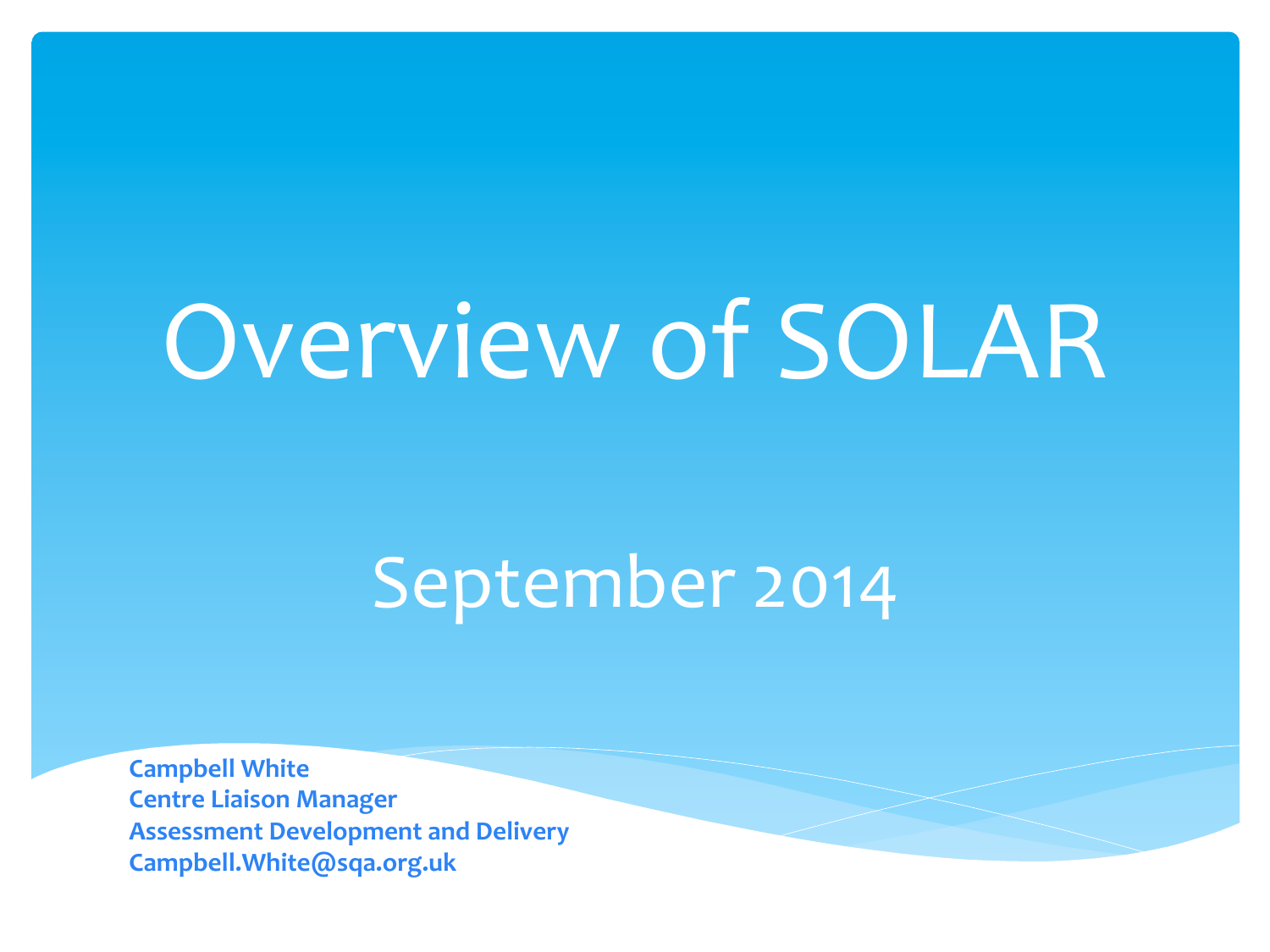# SQA's Strategic Commitment

*'Implementation* of new processes and future investment in information technology will support increasing demand for online, on-demand and at-adistance delivery of learning and *assessment'*

SQA Corporate Plan 2012-15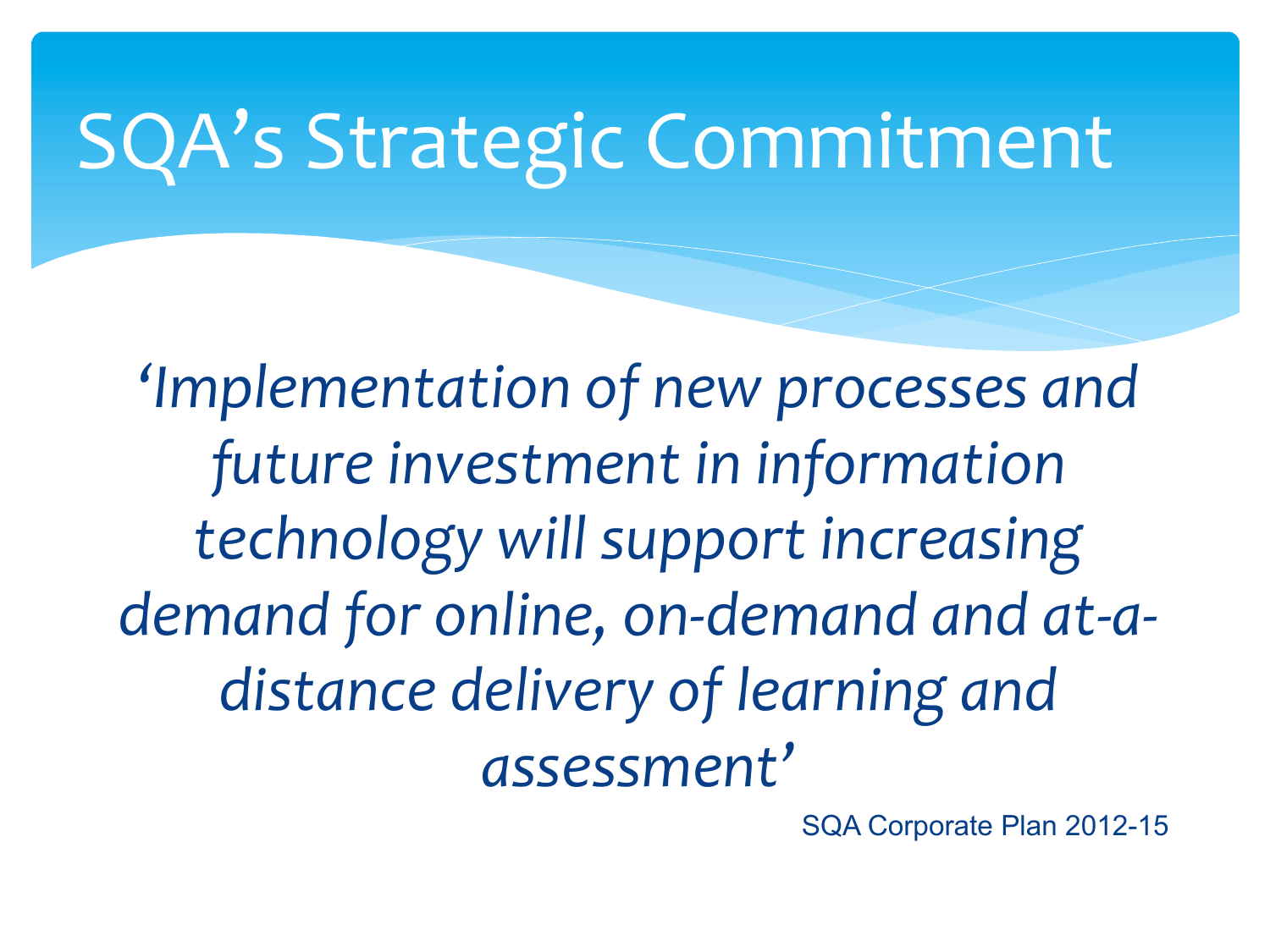### SOLAR assessments

- \* Formative and summative
- \* Available at no extra cost
- \* Growing range of qualifications supported
- \* Also supports an increasing number of vocational qualifications
- \* Further developments in response to demand
- \* www.sqasolar.org.uk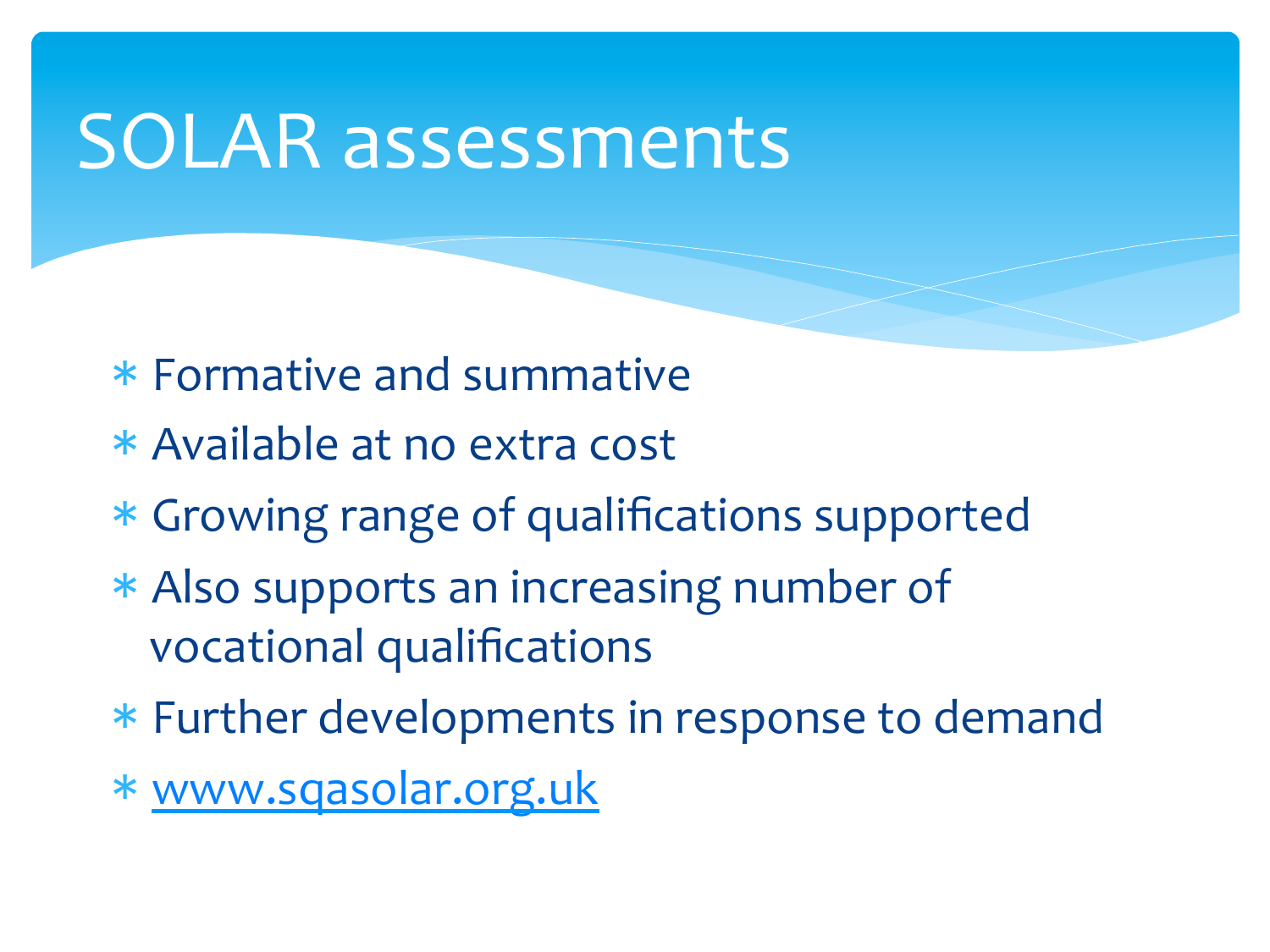## SOLAR assessments

#### **Summative**

- \* No paper versions
- \* Subject or Topic/Outcome/Unit-based and pre-verified
- $*$  No internal verification required
- \* Dynamically generated every time from a large bank of questions using rules
- \* Accessible through the SOLAR website (Secure Assess)

#### **Formative**

- \* With formative feedback to support learning
- \* Untimed and no pass marks
- \* Accessible through the SOLAR website (Open Assess)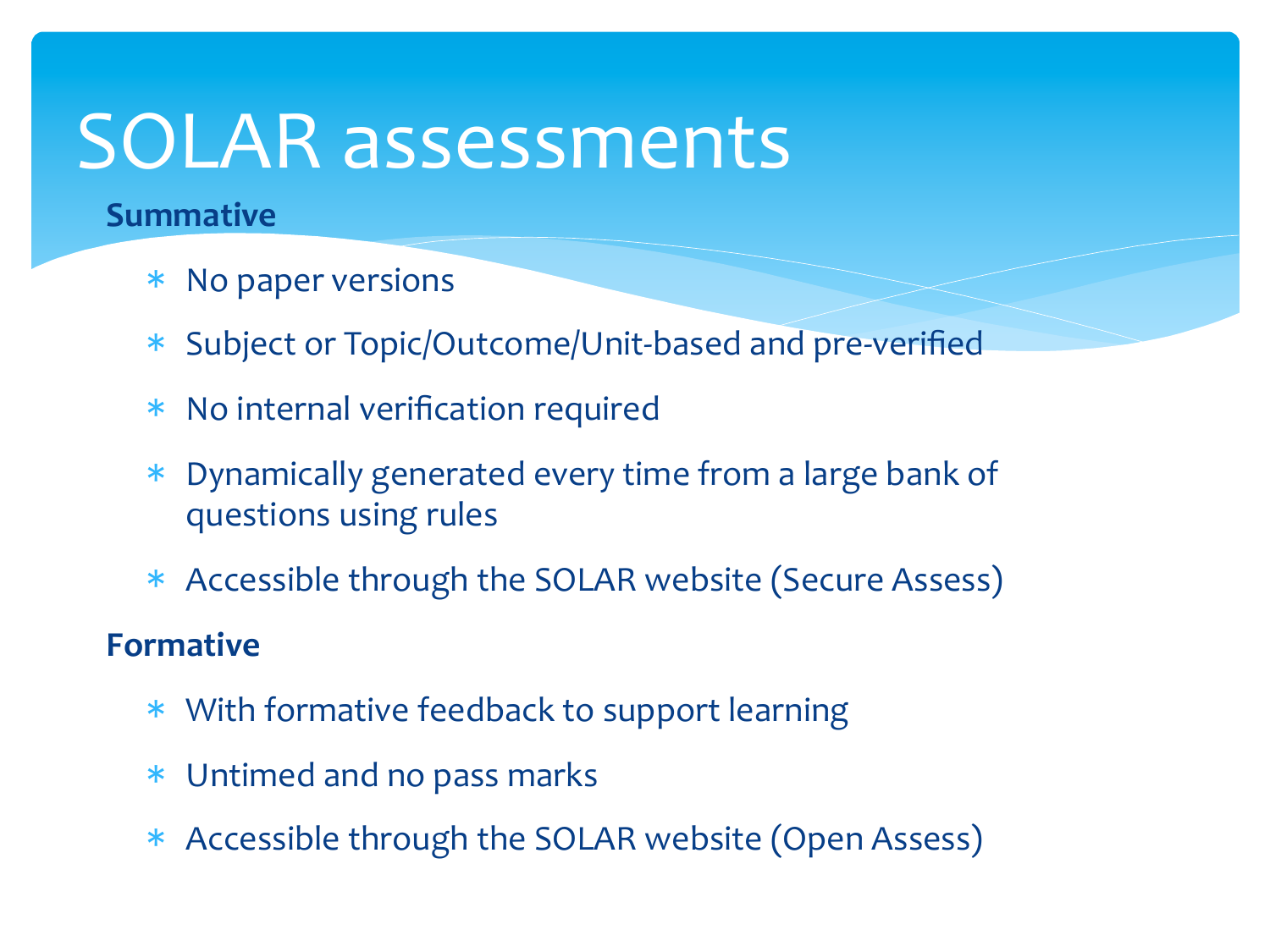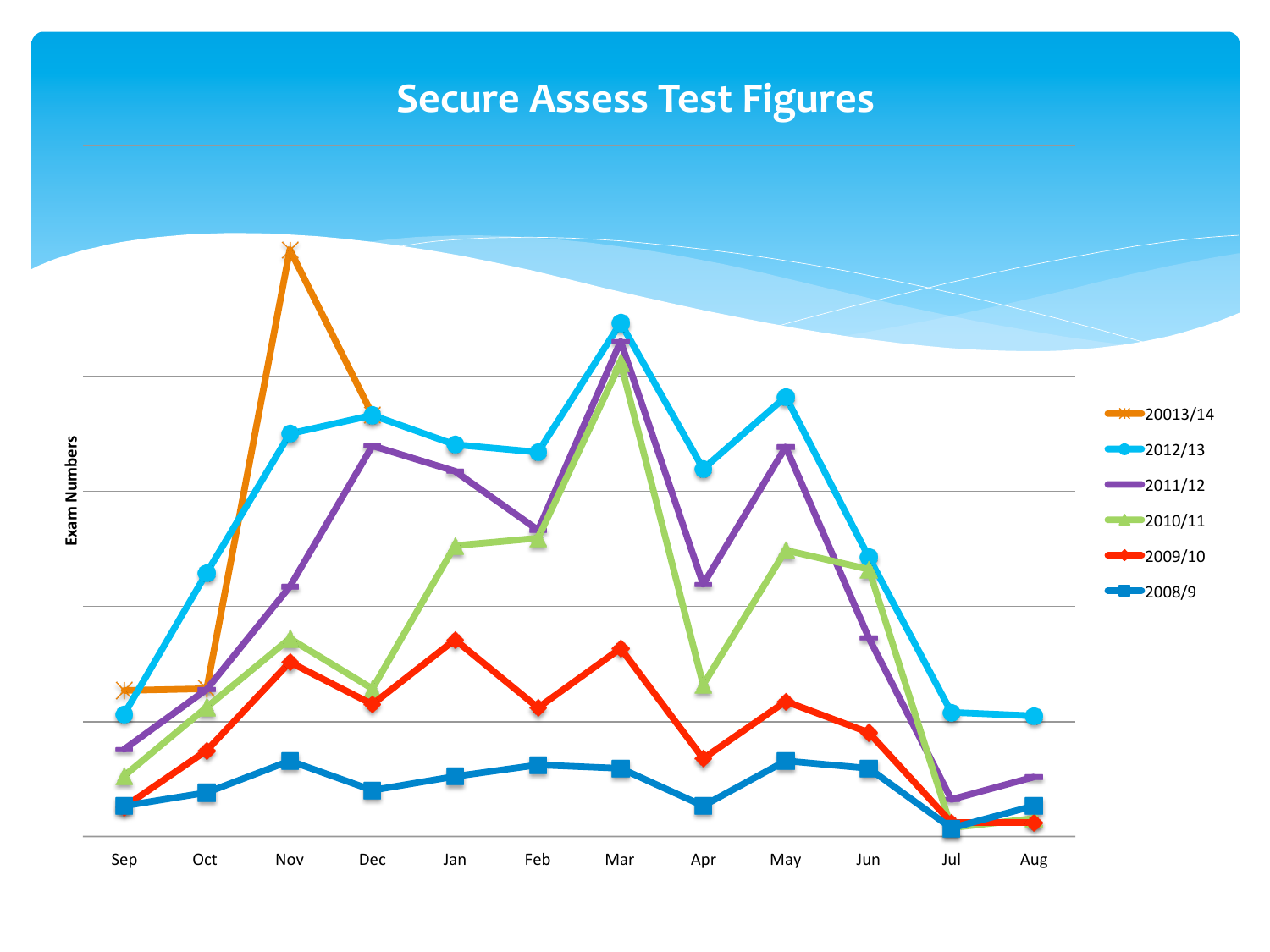#### **Open Assess Test Figures**

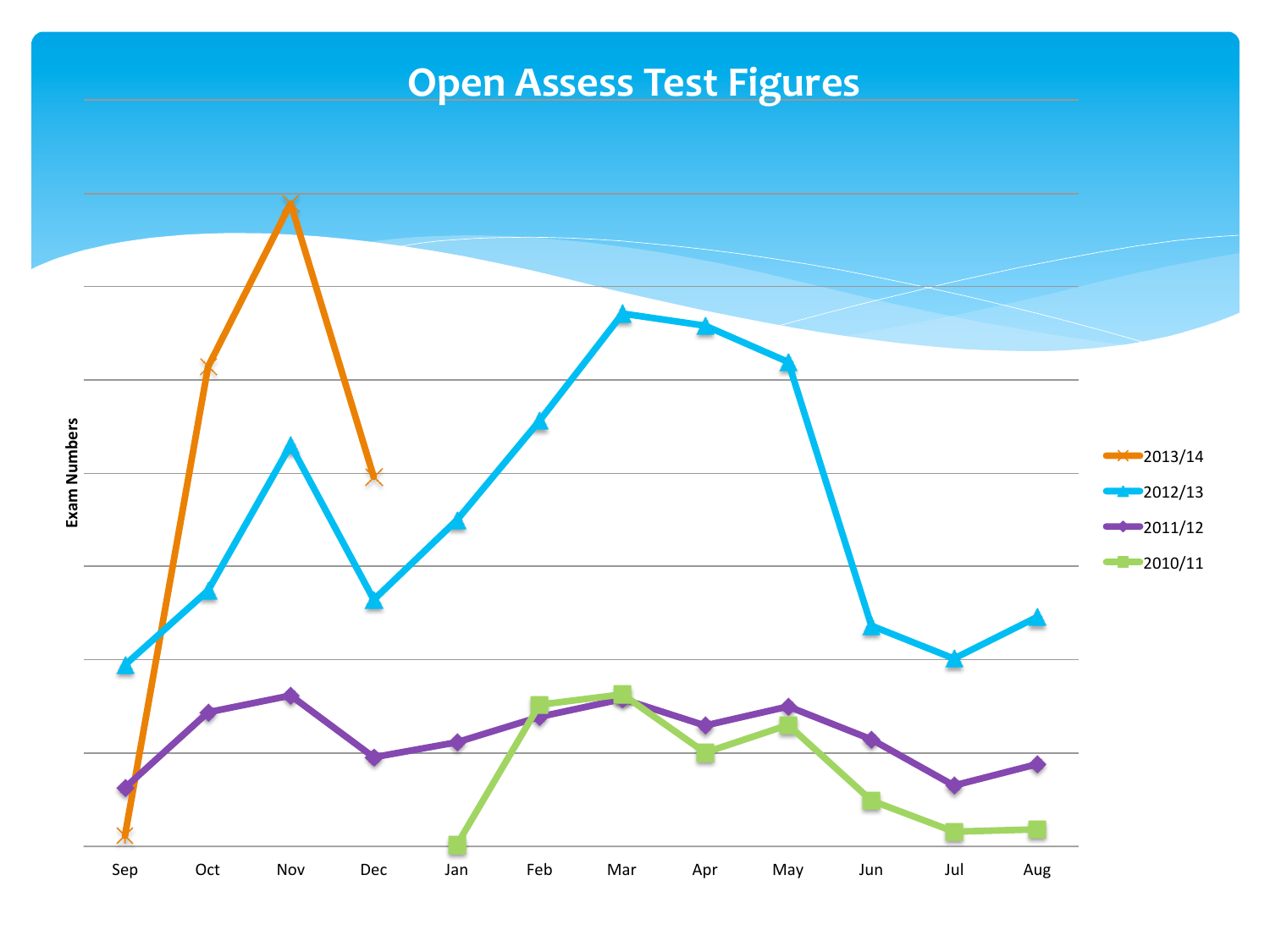# SOLAR delivery

\* Marking easier/quicker/more consistent/ reduced/removed 

- \* Doing things near impossible using traditional methods
- \* Engaging with learners/staff flexibly
- \* Looking for new styles of questions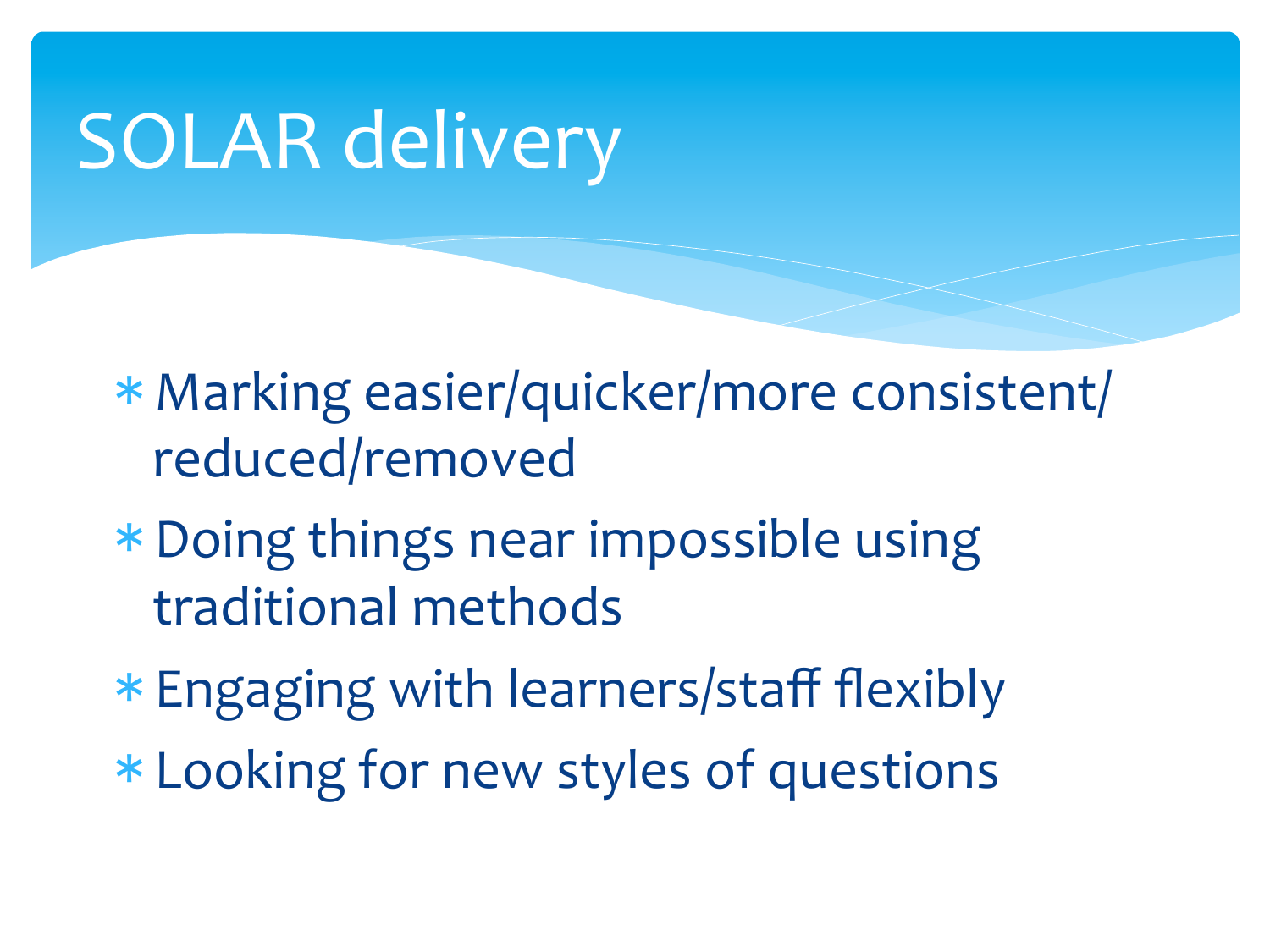| Exam: SQA Sample Paper<br>Candidate: Shirley Crabtree<br>Time Remaining: 01:00:00                                                                                                                                                                                                               | 2<br>E<br><b>Preferences</b>                                | $\mathbf{x}$<br>Finish<br>Help |
|-------------------------------------------------------------------------------------------------------------------------------------------------------------------------------------------------------------------------------------------------------------------------------------------------|-------------------------------------------------------------|--------------------------------|
| You run out of money when on holiday in London and decide to borrow cash from iquid.<br>Choose how much you would like to borrow.<br>%<br>What is the interest rate for five days?<br>How much interest will you be charged? £<br>How much will you have to pay back after five days? £         | <b>IQUID</b><br>payday loans<br>representative<br>apr 6048% | Calculator<br>3 marks          |
| ◁<br>$\triangleright$<br>D<br><b>Section 1</b><br><b>Section 2</b><br>Back<br>Next<br>Н<br>$\bullet$<br>$\triangleright$<br>5<br>$\overline{2}$<br>$\overline{\mathbf{4}}$<br>6<br>$\overline{7}$<br>8<br>9<br>Flag<br>$\mathbf{1}$<br>3<br>10<br>Zoom<br><b>Introduction</b><br>11<br>12<br>13 |                                                             |                                |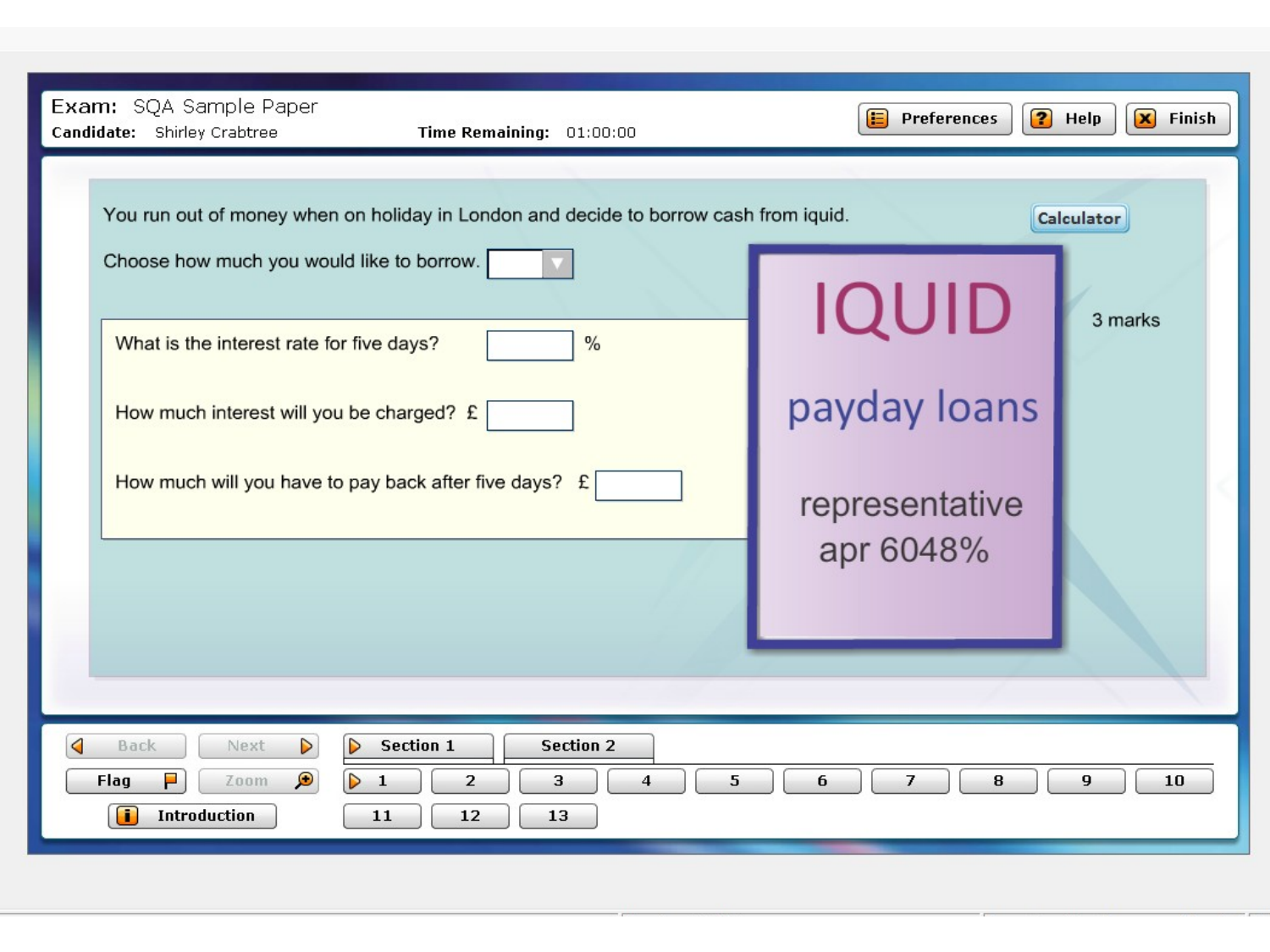## SOLAR delivery models

\* Web-based 

\* Interactive content

\* Automatic and human marking

\* Immediate feedback and result

 $*$  Online and Offline – USB/Laptop

 $*$  Available 24/7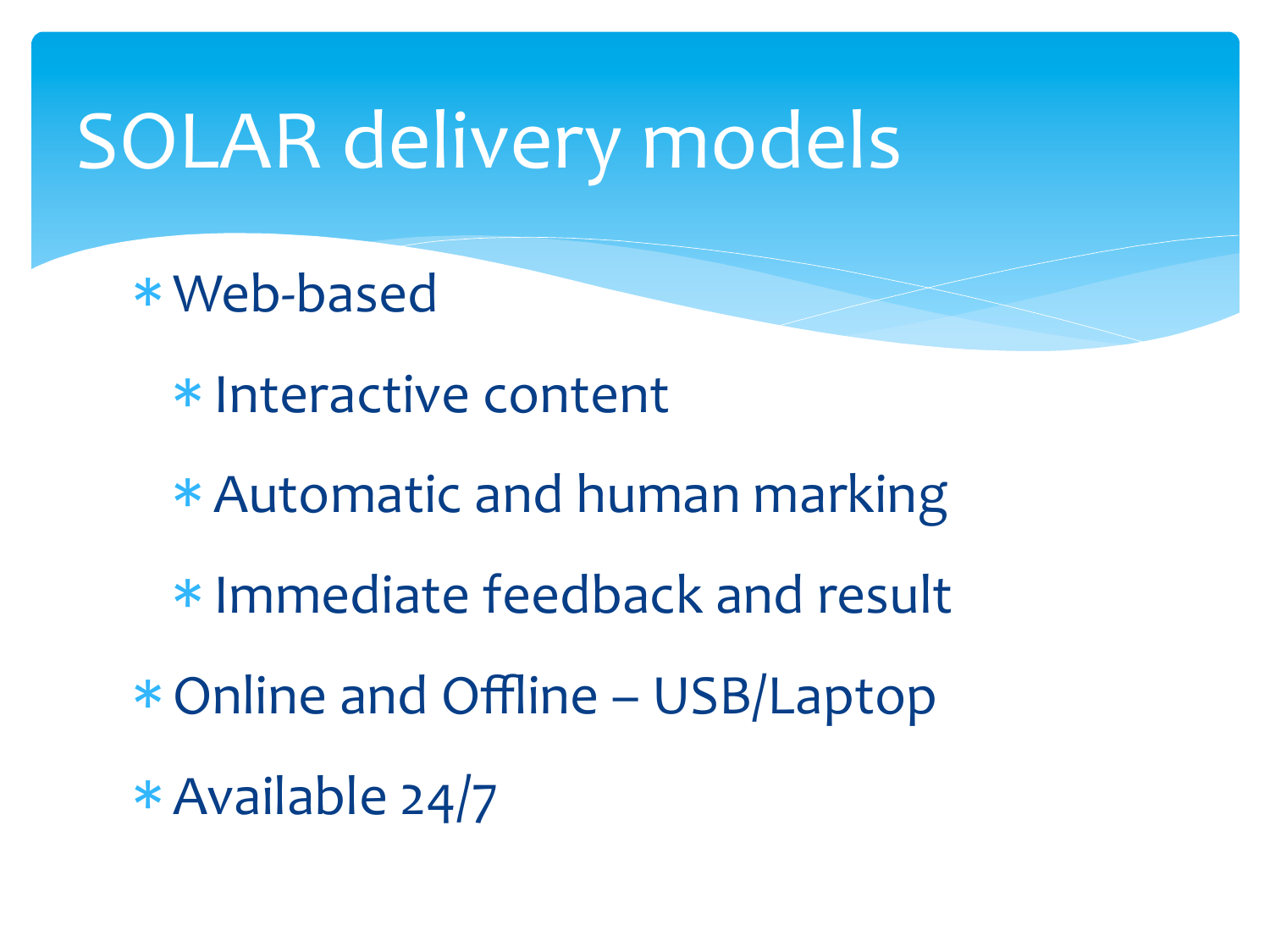# SOLAR marking models

\* Automatic 

\* Human/manual 

\* Smart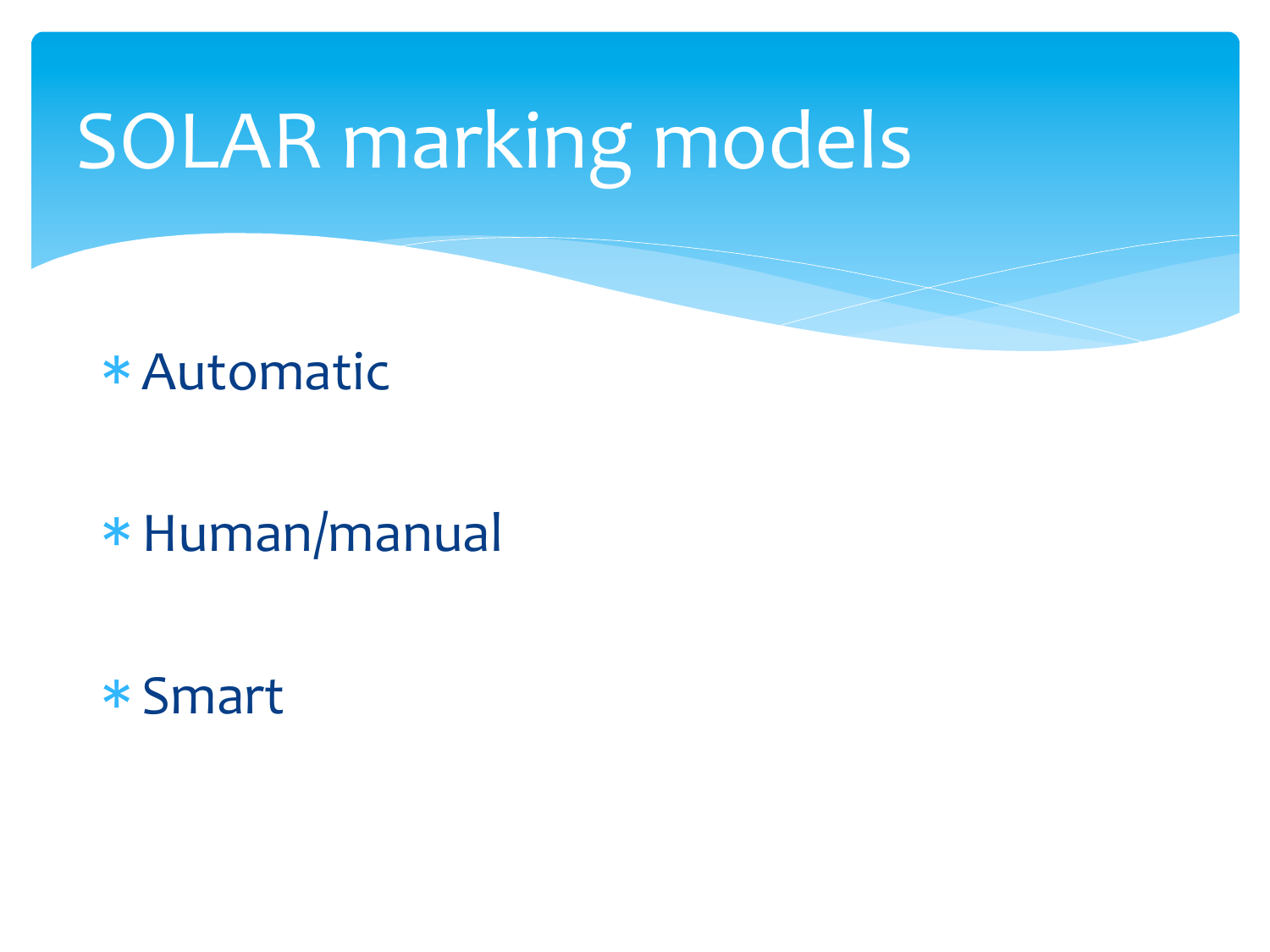# Delivery challenges

#### Learner preparation

#### **Technical**

Practical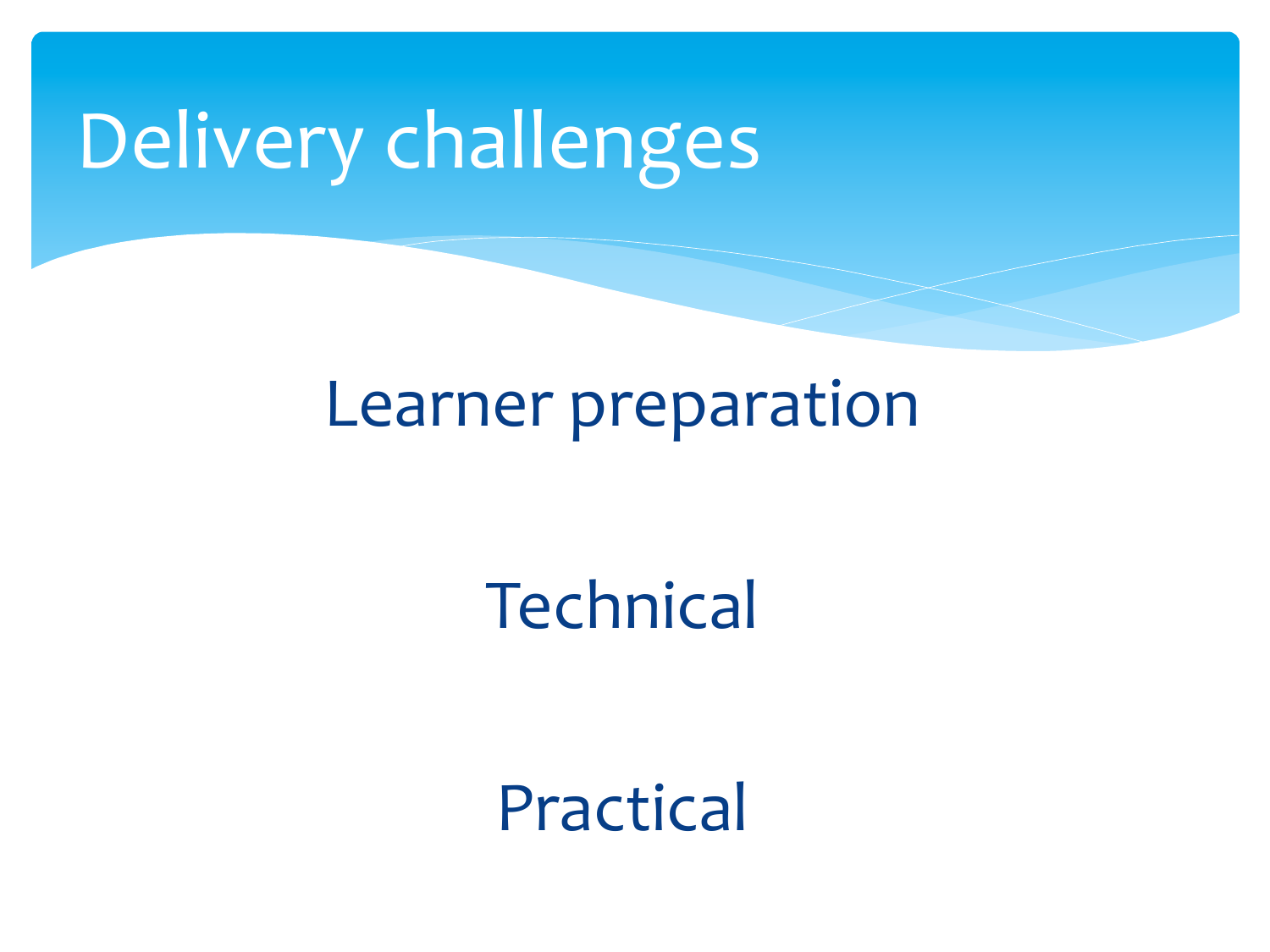# Reporting with SOLAR

#### **Results Breakdown:**

| 1. Use numerical skills to solve real-life problems involving money/time/measurement.        | <b>Result</b>       |
|----------------------------------------------------------------------------------------------|---------------------|
| Interpreting measurements and the results of calculations to make a decision.                | Achieved            |
| Justifying decisions using the results of measurements or calculations                       | Achieved            |
| Recording measurements using a scale on an instrument.                                       | Achieved            |
| Selecting and carrying out calculations                                                      | Achieved            |
| Selecting and using appropriate numerical notation.                                          | <b>Not Achieved</b> |
| 2. Interpret graphical data and situations involving probability to solve real-life problems | Result              |
| involving money/time/measurement                                                             |                     |
| Extracting and interpreting data from at least three different graphical forms               | Achieved            |
| Making and justifying decisions based on probability                                         | <b>Not Achieved</b> |
| Making and justifying decisions using evidence from the interpretation of data               | <b>Not Achieved</b> |
|                                                                                              |                     |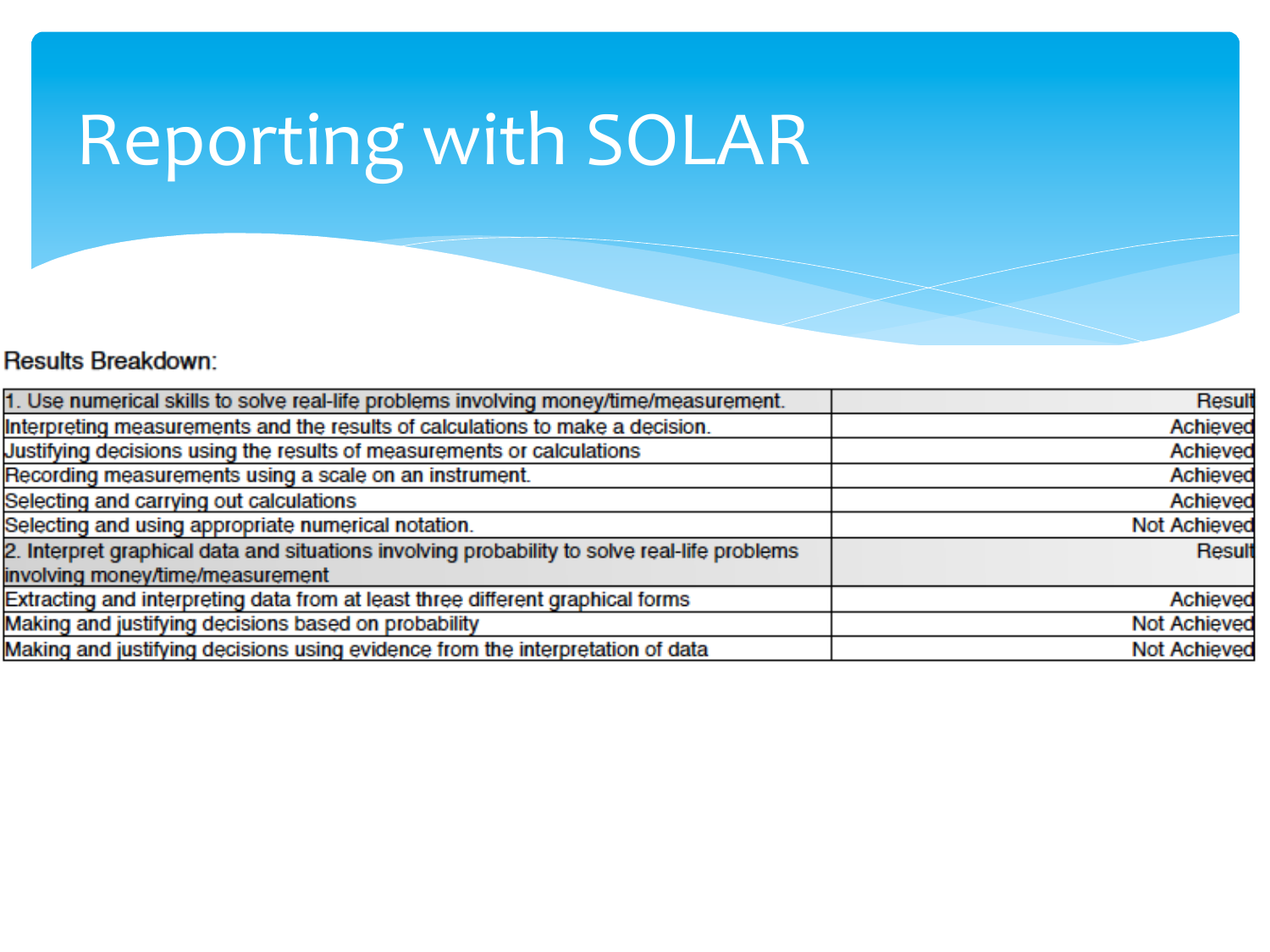### Requirements for verification

- \* State 'Using SOLAR' on verification paperwork
- \* No paperwork evidence required from SOLAR
- \* Evidence for judgements made using traditional assessment evidence
- \* Human marked questions can be sampled verified by SQA as part of the new verification process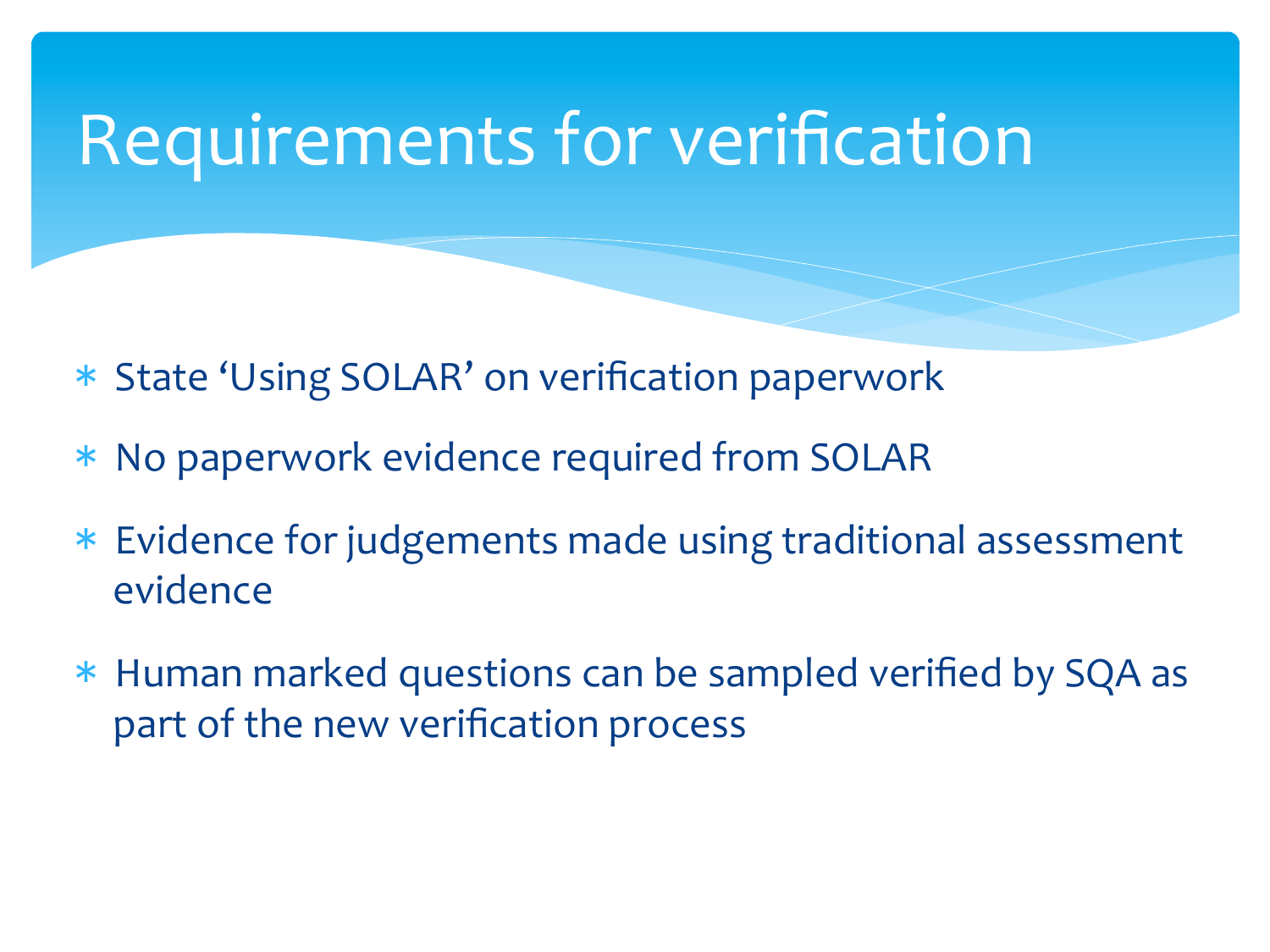## Myths

\* The man from SQA says no

- \* It doesn't look like the NAB
- \* I don't have 28 computers in my classroom
- \* Please print it out